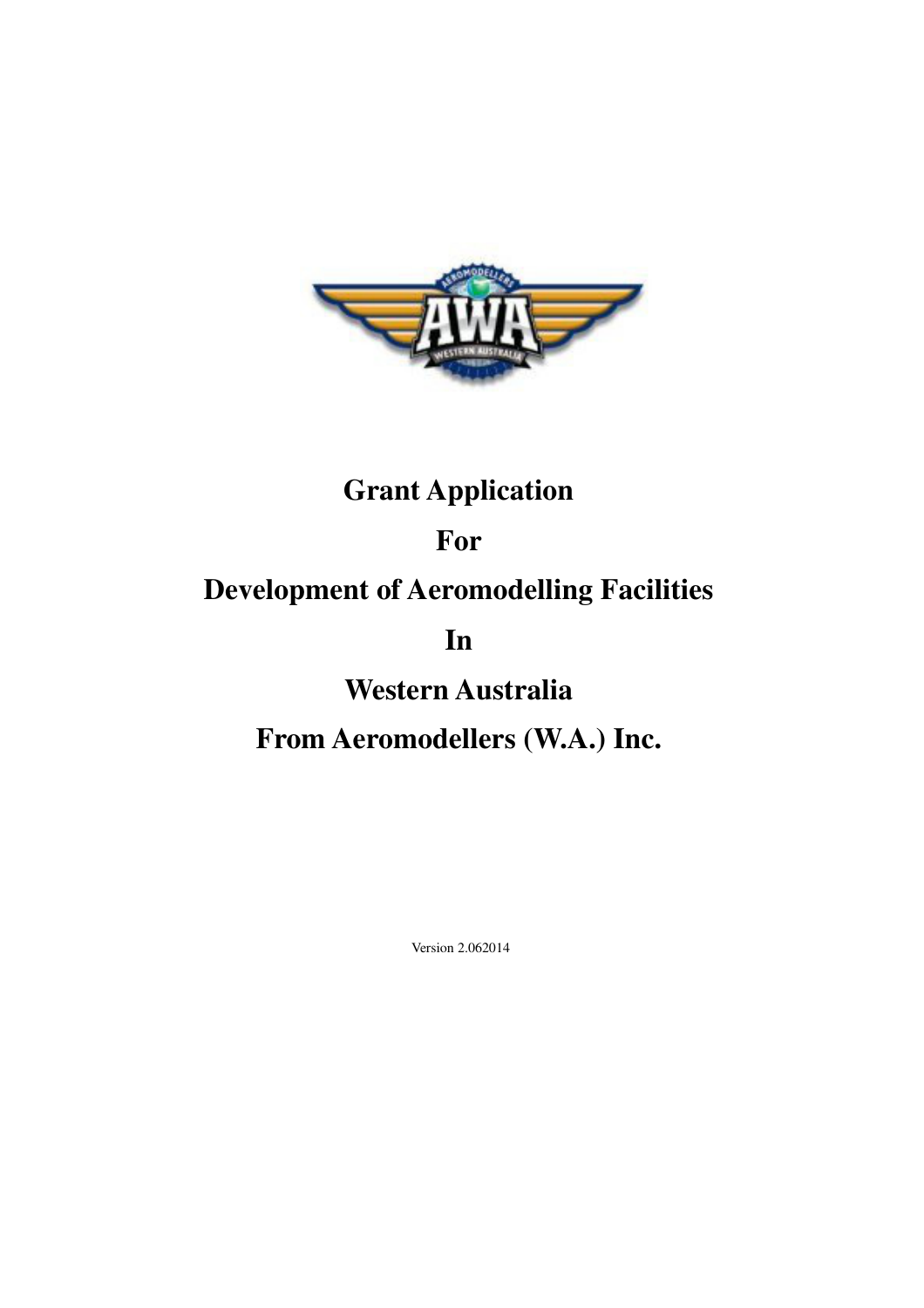### GRAN T GUIDELINE S

- 1. Grant applications can be for amounts from \$500 to \$15000 for equipment, club or development project, or for any other upgrade of facilities. For new fields a grant of \$20000 is available.
- 2. The total amount of grants made available by AW A in a financial year is set at \$35000. This amount can be reviewed and club Secretaries advised prior to the end of the financial year for applications in the following financial year.
- 3. Grants for new fields will be given priority and then they will be assessed by lodgement date.
- 4. Clubs must have a minimum of 10 members to be considered for a grant.
- 5. Retrospective applications will not be accepted.
- 6. Any expenditure must be made after the grant is approved.
- 7. A grant for development will only be made available to clubs who have a lease for a minimum of 5 years (usually with further 5 year options) or ownership of the club site. Applications need to have at least 2 years of lease left before renewal.
- 8. A grant will be considered for legal cost of a lease on a new flying field.
- 9. The club will be expected to contribute towards the cost of any project being the subject for the grant application.
- 10. Please submit quotes for materials and labour. Costings can include the contribution of labour or goods at cost from club members. Payments will only be made after an invoice from the supplier is presented.
- 11. An AW A grant is conditional and only available to AWA member clubs that have MAAA affiliation.
- 12. Should the club cease to be a member of AWA/ MAAA, the grant shall be immediately repayable. AWA clubs must register all of its members with AWA and maintain its principal activity as the furtherance of aeronautical modelling.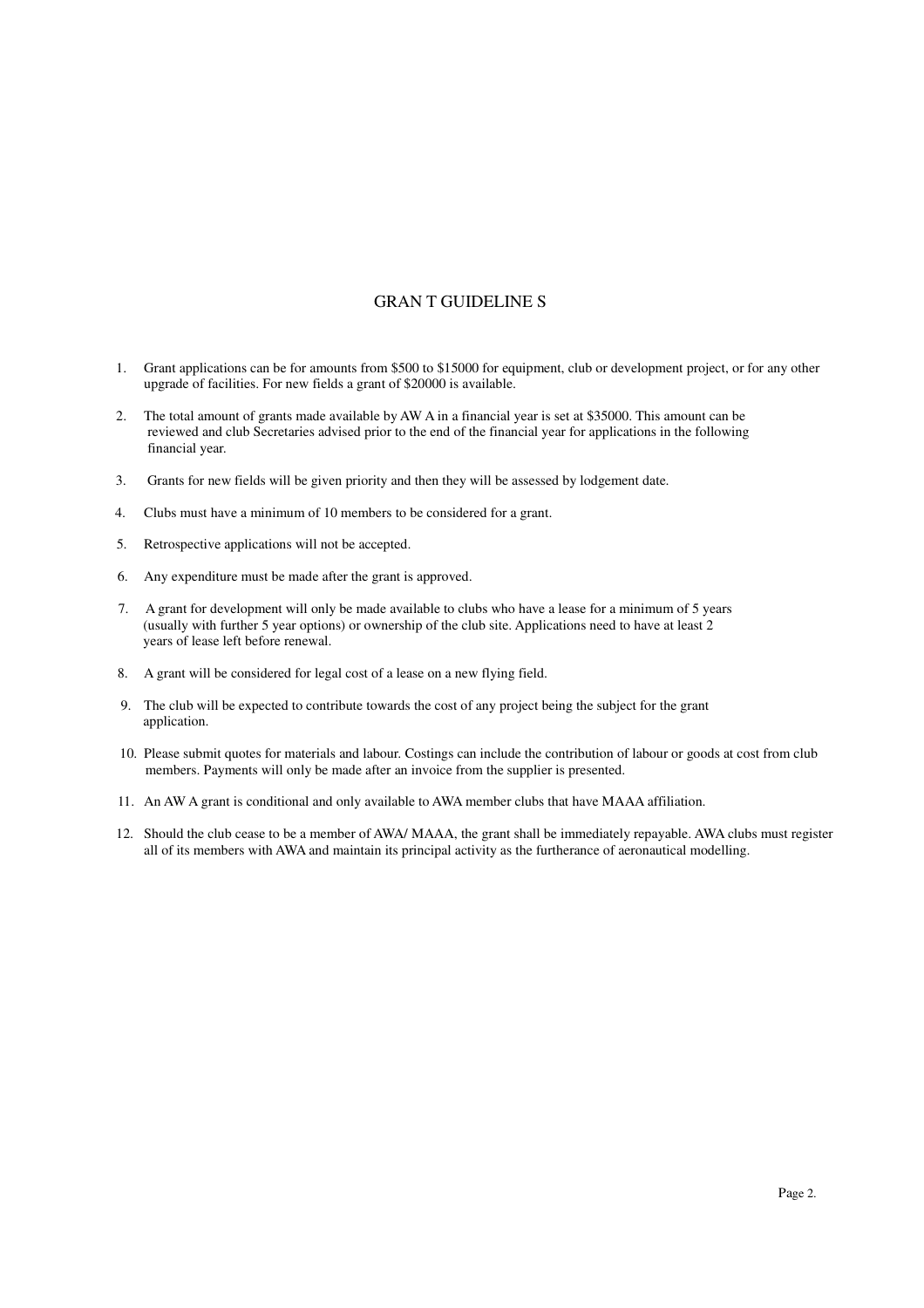| <b>Office Holder Details</b> |  |  |
|------------------------------|--|--|
|                              |  |  |
|                              |  |  |
|                              |  |  |
|                              |  |  |
|                              |  |  |
|                              |  |  |
|                              |  |  |
|                              |  |  |
|                              |  |  |
|                              |  |  |

............ No. of AWA/MAA A affiliate members at date of application.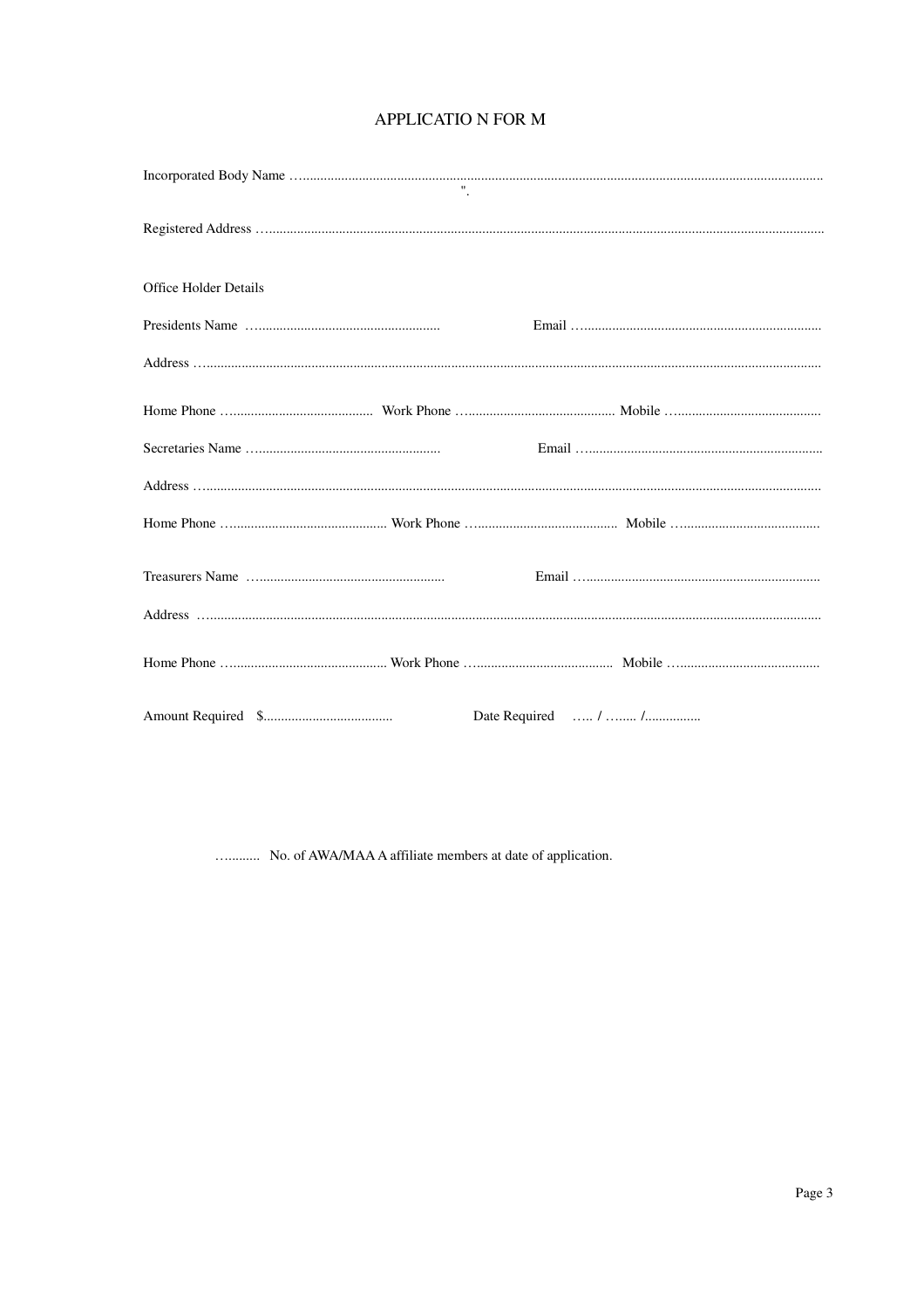#### Documents Required

- 1. Financial statement for the last 12 months. Profit and Loss and Balance Sheet as the 30\* of June.
- 2. Minutes of meeting from Club approving the application.
- 3. Financial information

| Item                                                  | Amount |
|-------------------------------------------------------|--------|
| Total Cost of Project                                 | \$     |
| Amount contributed by your club                       | \$     |
| Contribution in kind (e.g. value of volunteer labour) | \$     |
| Amount from other sources (please specify)            | \$     |
| Amount requested from AWA                             | S      |
|                                                       |        |

- 4. Monies will generally be disbursed on receipt of suppliers invoice.
- 5. AW A believes it is important to publicise how its funds are being used in WA. While this is not a factor in deciding whether your application will be approved, it would be helpful to know what publicity activities you would be prepared to undertake to publicise AWA funding of the project.
	- Liaise with local media
	- Place signage on building internal/external
	- Acknowledgement and Link to AW A website
	- Stickers or other promotional material
	- Stage a launch or opening ceremony (if applicable)
	- Other (please specify) j